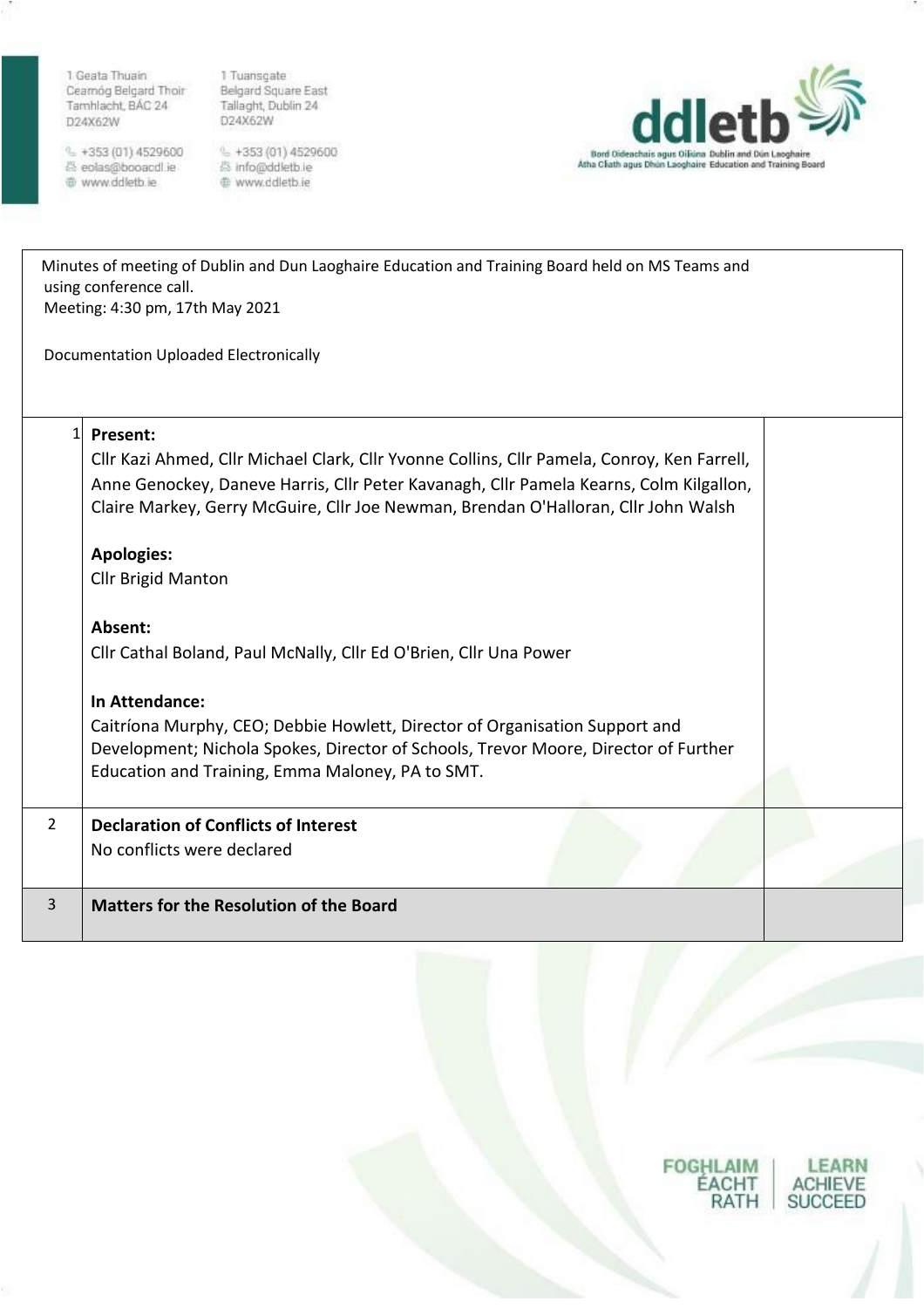| Jesta Thuain                           | uanscate                                                                                                                         |                                                                                                           |                                   |
|----------------------------------------|----------------------------------------------------------------------------------------------------------------------------------|-----------------------------------------------------------------------------------------------------------|-----------------------------------|
| <b>Minutes:</b>                        | Belgard Square East<br>Tallaght, Dublin 24<br>D2 The minutes of previous meetings held on 23rd February and 29th March 2021 were |                                                                                                           | Proposed:<br><b>Gerry McGuire</b> |
| eolas@booacdl.ie<br><b>Action Log:</b> | approved subject to amendments.<br>员 info@ddletb.ie<br>@ www.ddletb.ie                                                           | Bord Oideachais agus Oiliúna Dublin and Dún<br>Atha Cliath agus Dhùn Laoghaire Education and TKazi FAhmed | Seconded: Cllr                    |
| closed since the last meeting.         | Members reviewed the action log. 4 action items were added and 5 action items were                                               |                                                                                                           |                                   |
|                                        |                                                                                                                                  |                                                                                                           | Agreed                            |

|    | Establishment of a Scholarship (R) Grange CC<br>The O'Riordan family wish to donate €1,000 per annum to be awarded to the Leaving<br>Cert student with the best grade under the Anne Marie O'Riordan Award in memory of<br>the former Deputy Principal who passed away. | Proposed:<br><b>Gerry McGuire</b><br>Seconded: Cllr<br>Pamela Kearns |
|----|-------------------------------------------------------------------------------------------------------------------------------------------------------------------------------------------------------------------------------------------------------------------------|----------------------------------------------------------------------|
|    | <b>Annual Report (R)</b><br>The Annual Report was presented to members reflecting what has been achieved in<br>2020 during an exceptional year. This is a template report issued by the Department of<br>Education.                                                     | Proposed: Cllr<br>Peter Kavanagh<br>Seconded: Cllr<br>John Walsh     |
|    | <b>Chairperson's Statement</b><br>The executive confirmed that we as an organisation are compliant in all points of the<br>statement.                                                                                                                                   | Agreed                                                               |
|    | Committees of the Board (R) including Finance and Audit Committees                                                                                                                                                                                                      | None                                                                 |
|    | <b>Standing Orders</b><br>Amendments to section 19 & 20                                                                                                                                                                                                                 | Proposed: Cllr<br>Joe Newman<br>Seconded: Cllr<br>John Walsh         |
|    | <b>Board of Management Members Appointments</b><br>Members were asked to consider vacant board of management seats including DFEI                                                                                                                                       | <b>Deferred</b>                                                      |
| 4. | <b>Matters for noting by the Board</b>                                                                                                                                                                                                                                  |                                                                      |

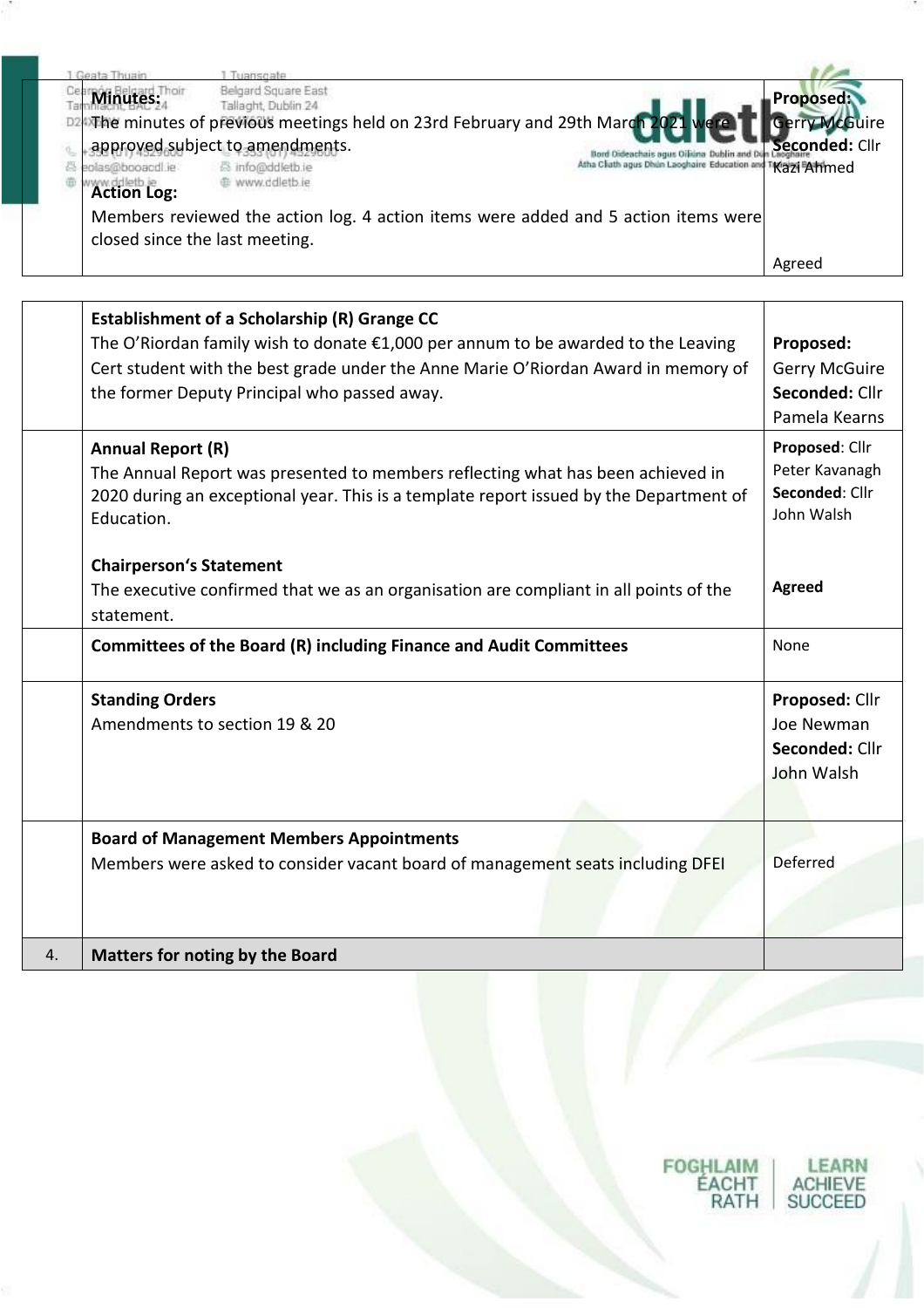| Geata Thuain                          |                                                                                            |                                                                                                                       |
|---------------------------------------|--------------------------------------------------------------------------------------------|-----------------------------------------------------------------------------------------------------------------------|
|                                       | <b>Correspondence from The Departments Members</b><br>noted circulars from the department. | ddlet breed                                                                                                           |
| +353 (01) 4529600<br>ei lboeood@ealor | $\frac{1}{2}$ +353 (01) 4529600<br>info@ddletb.ie                                          | Bord Oideachais agus Oiliúna Dublin and Dún Laoghaire<br>Atha Cliath agus Dhún Laoghaire Education and Training Board |
|                                       | <b>Correspondence from Other Sources</b>                                                   |                                                                                                                       |
|                                       | Cllr Kazi Ahmed was nominated as DDL representative to IPB.                                | Proposed: Cllr                                                                                                        |
|                                       |                                                                                            | <b>Michael Clark</b>                                                                                                  |
|                                       |                                                                                            | Seconded: Cllr                                                                                                        |
|                                       |                                                                                            | Joe Newman.                                                                                                           |
| <b>Policies</b>                       |                                                                                            |                                                                                                                       |
|                                       | Members noted the policies for renewal                                                     | Noted                                                                                                                 |

FOGHLAIM<br>ÉACHT<br>RATH

LEARN<br>ACHIEVE<br>SUCCEED

5. **Matters Submitted by the Executive**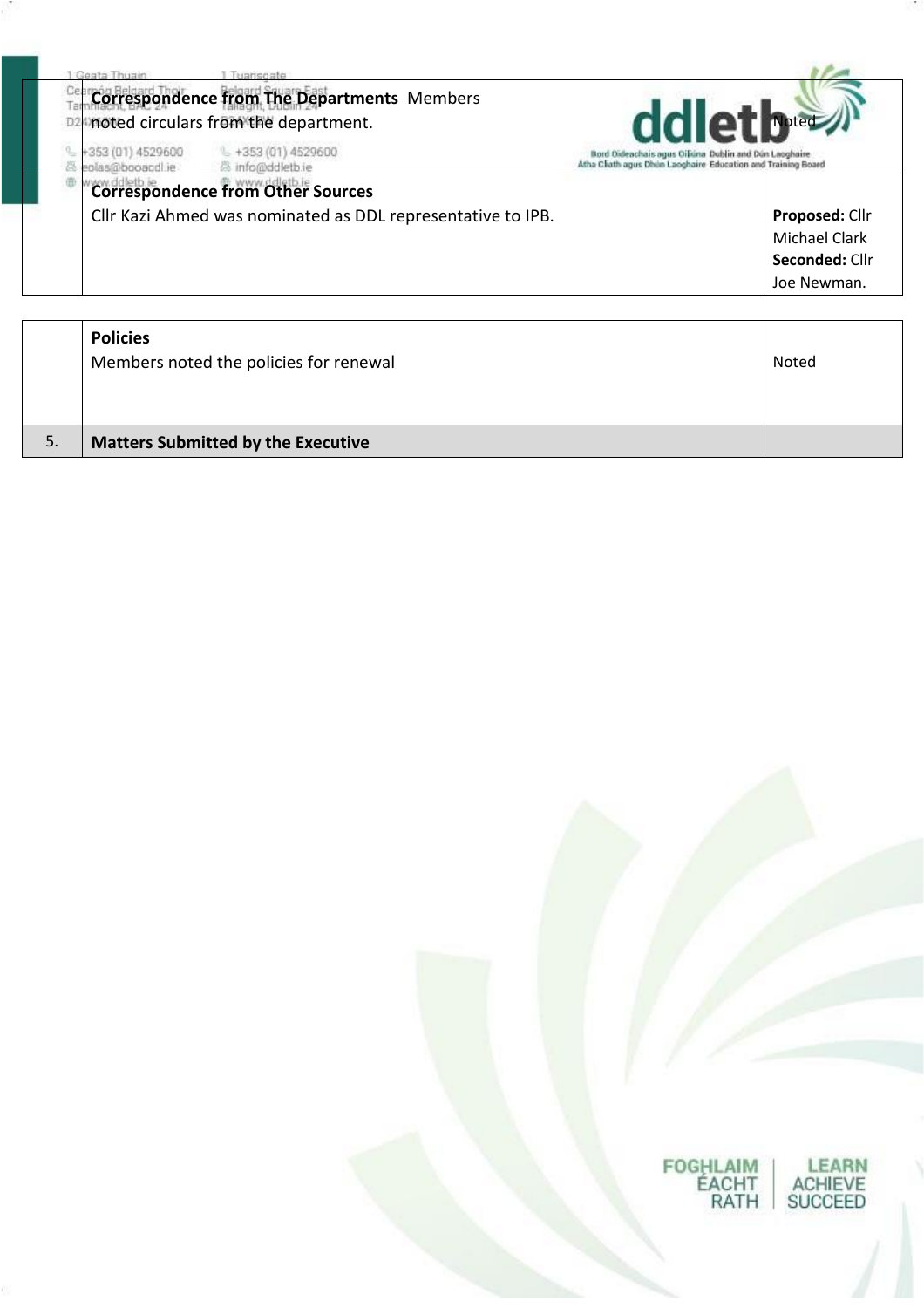ä

岩 通

Report from the Chief Executive

CEO Report – Monday 17th May 2021 D2



**Training Bo** 

As we continue to operate in line with public health and government advice including that from the Department of Education and the Department of Further and Higher Education, all schools returned in full from the 12th April. Staff are still working from home in Head Office unless essential. This will remain the case over the summer months as we monitor the current situation.

I want to acknowledge and thank all of the schools, colleges and centres for their commitment and hard work in the re-opening of education and training services. I wish to thank all schools for the work currently on-going in relation to the accredited grades process for Leaving Cert students.

Since our last meeting, the Directors and OSD team have concluded the Annual Report, which will be presented to you here today. Thanks to all those involved in this work so that the members can carry out their reserved functions as outlined in the ETB Act. There is a significant effort required to meet the deadlines as part of our statutory obligations and I would like to thank all staff and particularly staff in Finance and Treasury.

In relation to fraud, I wish to advise you that we are requested by the Department to make a quarterly return in relation to any fraudulent activity that has occurred. We will make this return available to you also for information.

I acknowledge the leadership of the Directors and the work all staff – teaching/instructing/management, administration and support services – the wider DDLETB team and community. Each of the Directors continues to work in support of ETBI and have lead a number of events over the last number of weeks.

In relation to the OSD reports, we want to ensure we have enough time for the updates in relation to Buildings, HR and Finance. Debbie will take you through those after the updates from the Directors of Schools and the Director of FET. The Directors have worked

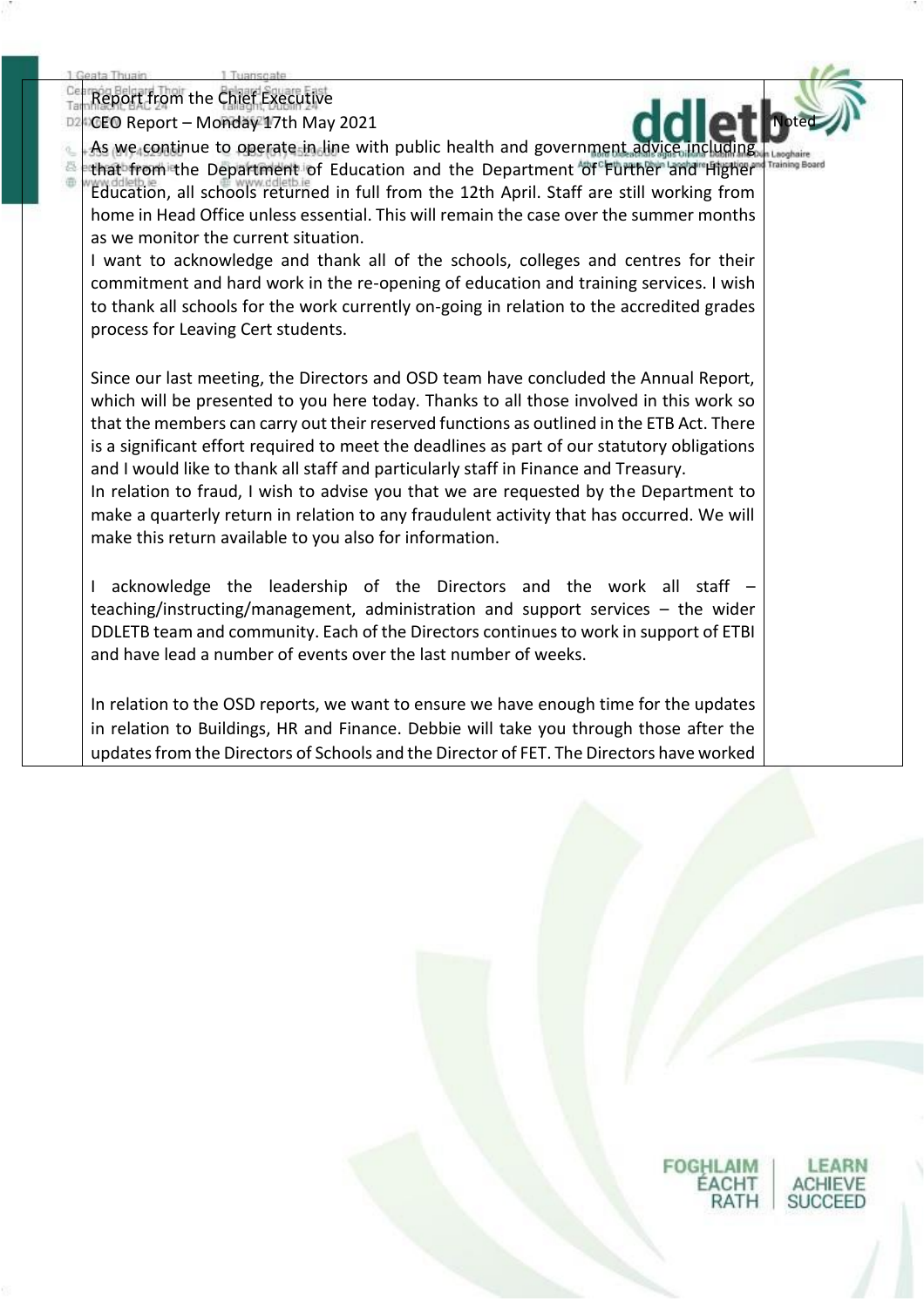tirelessly to support each school, college and centre and all HO staff during DŻ challenging 15 months. I want to acknowledge them here today.



**Training Bo** 

岩 通

#### 353 (01) 4529600  $+353(01)4529600$

I want to remind you all about the Summer Connect Charity Week, a wonderful followup to our Winter Connect Event in December 2020.  Firstly, we want to celebrate the hard work and achievements of everyone in our community of DDLETB. Secondly, we are supporting our chosen charity partner, As I Am and to raise awareness about Autism in Ireland and across DDLETB. We have an exciting week ahead with something for everyone; your support is very much appreciated. I want to thank Thea and Emma who brought this event to the SMT for approval and the digital team including Sam for supporting the roll-out of the event which kicked off this morning at 10am.

One of the Boards reserved functions is the approval of the Statement of Strategy and we want to commence the consultation with the Board in the first instance for the 20222027 Strategy Statement. This is a significant piece of work that we propose to have in place for the June meeting as we have met, if not exceeded, our responsibility in terms of meetings etc. **Directors of Schools**

Board of Management

Module two of the Board of Management training took place in April and May. Session two focused on the role of the Board as a corporate entity, effective Board meetings and the constitution of the Boards across all educational sectors within the ETB. These sessions were delivered via Teams Live with over 600 members attending over two sessions.

Module three takes place in June. This session will focus on the statutory obligations of the Board of Management in relation to Child protection Procedures, Child Safeguarding and the role of the Board in relation to the Admissions Act.

Schools Principal and Deputy Principal meetings took place for all schools on 6th May. These meetings focused on planning for the coming academic year and policy review in conjunction with Corporate Services in DDLETB.

The ETBI ICT Conference will take place on 14th June. This Conference is aimed at Principals, Deputy Principals and all digital leaders/coordinators from schools across the ETB sector. The Conference will focus on how technology has been used by schools since March 2020 and what schools should prioritise for the next academic year.

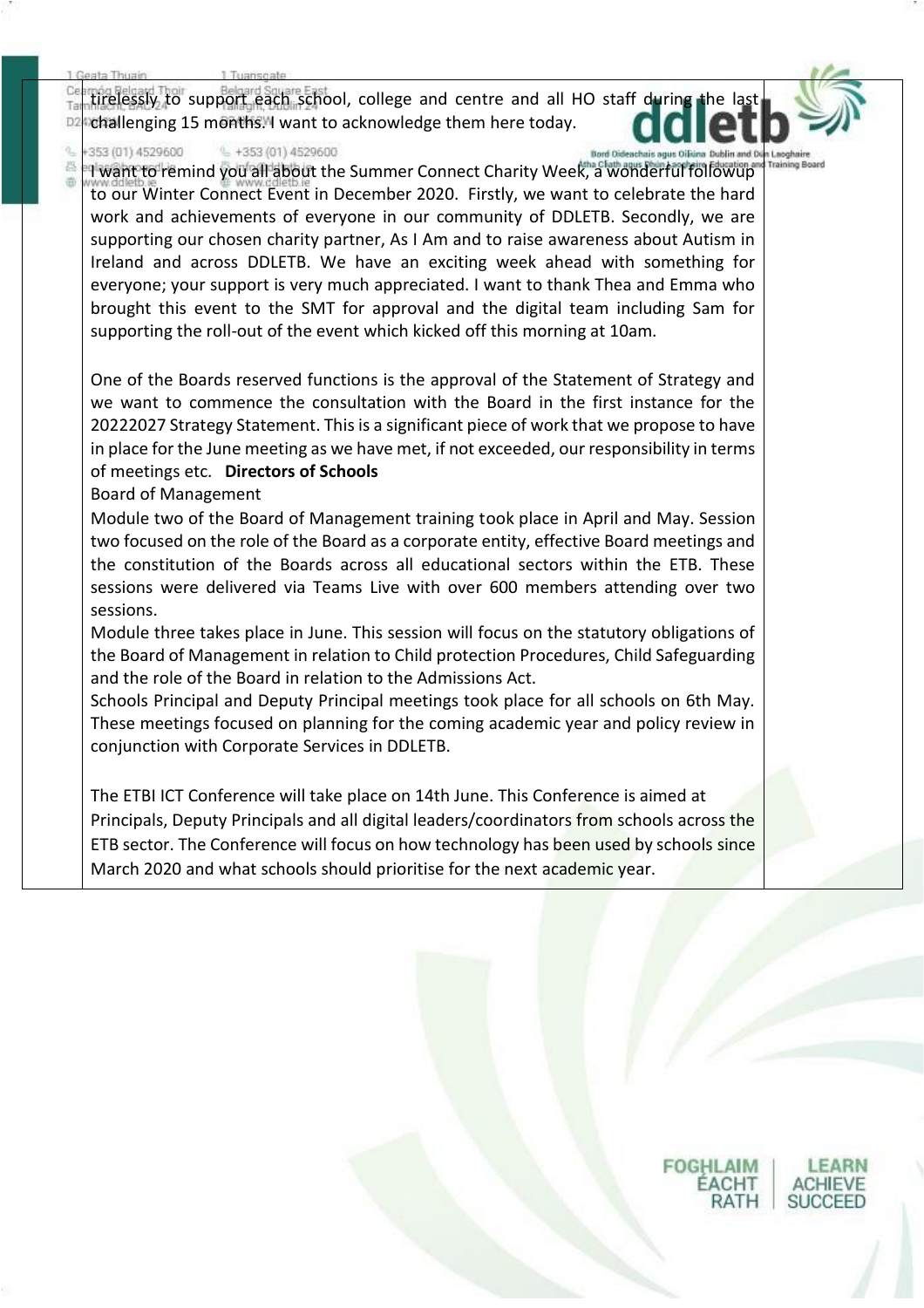Remote teaching and learning continues for all schools where required with com T) of practice development and co-facilitation of digital school leads for D. with DDLETB Digital Learning Lead continuing.

ä Lacahair **Training Boa** 着 Directors of Schools continue to facilitate pop-up meetings with Principals and Deputy® 冶 Principals.

#### **Director of Further Education and Training**

The phased return of learners to FET settings has continued since the last Board meeting. The most recent groups to return include VTOS, BTEI, LTI, Skills to Advance and Traineeship learners. The primary delivery mode continues to be online; the on-site return is limited to practical tuition and skills based assessments. DDLETB are following the guidance of ETBI and the FET Stakeholders Working Group.

DDLETB made a submission to the Fingal Development Plan 2023-2029. The submission outlined specific actions that support the expansion of education & training and youth service provision. The proposal included ambitions for a new FET College, new outdoor education facilities as well as growth of current service provision.

Development of the new Early Learning and Care programme on behalf of the 16 ETBs is nearing completion.  The Programme Development Team will present the programme to an external validation panel of 6 QA and Childcare experts over two days at the end of May, after which the programme will hopefully be recommended for validation.

May is the busiest assessment period of the year, and the QA Unit has been supporting the Internal Verification (IV) and External Authentication (EA) processes taking into account the ongoing COVID 19 restrictions. Weekly training and drop-in clinics have been available to all teachers and QA staff to support them in the remote IV processes.  Training has been delivered to EA's who are authenticating remotely. There is also the option of in-centre visits for EA's.

DDLETB led the Our Balbriggan Loves Learning Festival during the month of April. This promoted learning and upskilling opportunities across the community and in collaboration with partners such as Fingal County Council and the Department of Social Protection. The Festival was an enormous success with significant online engagement. There were over 3,500 views on the festival YouTube channel alone. 

ACHT

RATH

ACHIEVE

SUCCEED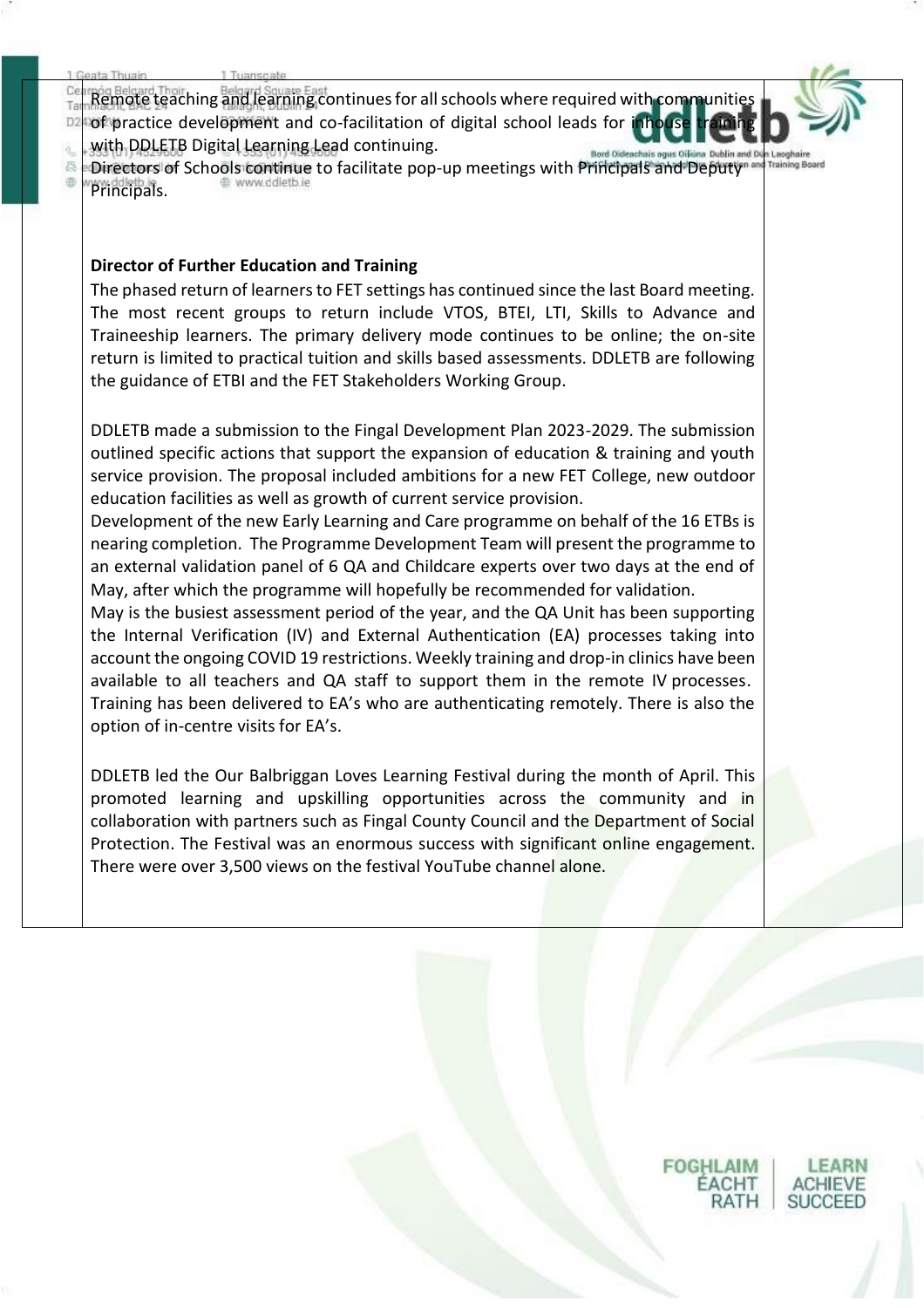|                               | 1 Geata Thuain                                                 | 1 Tuanscate                                                                             |                                                                  |                         |                         |                                                                                                                                                            |                                                               |  |
|-------------------------------|----------------------------------------------------------------|-----------------------------------------------------------------------------------------|------------------------------------------------------------------|-------------------------|-------------------------|------------------------------------------------------------------------------------------------------------------------------------------------------------|---------------------------------------------------------------|--|
|                               | Cearnóg Belgard Thoir<br>Finance <sub>mhlacht, BÁC 24</sub>    | Belgard Square East<br>Tallaght, Dublin 24                                              |                                                                  |                         |                         |                                                                                                                                                            |                                                               |  |
|                               | D24X62W                                                        | D24X62W                                                                                 | <b>DUBLIN &amp; DUN LAOGHAIRE EDUCATION &amp; TRAINING BOARD</b> |                         |                         |                                                                                                                                                            |                                                               |  |
|                               |                                                                |                                                                                         |                                                                  | <b>FINANCIAL REPORT</b> |                         |                                                                                                                                                            |                                                               |  |
|                               |                                                                |                                                                                         |                                                                  | YEAR TO DATE April 2021 |                         |                                                                                                                                                            |                                                               |  |
|                               | -353 (01) 4529600                                              | $= +353(01)45290$ Opening Grant Cash                                                    |                                                                  |                         | Receipts                | Bord Payments agus Oiliúna Dublin and                                                                                                                      | <b>Closing Grant Cash</b>                                     |  |
| 春                             | Programme oand ie                                              | 员 info@ddletb.ie                                                                        | <b>Balance</b>                                                   |                         |                         |                                                                                                                                                            | Atha Clidth agus Dhún Laoghaire Education aigh Taniging Board |  |
| 遥                             | www.ddleth.ie                                                  | @ www.ddletb.je                                                                         | 1st January 2021                                                 |                         |                         |                                                                                                                                                            | 30th April 2021                                               |  |
| <b>TOTAL MAIN SCHEME PAY</b>  |                                                                |                                                                                         | 324,028                                                          |                         | (37, 153, 774)          | 39,258,111                                                                                                                                                 | 2,428,365                                                     |  |
|                               | TOTAL MAIN SCHEME NON-PAY                                      |                                                                                         | (2,662,101)                                                      |                         | (3,006,691)             | 3,530,102                                                                                                                                                  | (2, 138, 690)                                                 |  |
|                               | <b>TOTAL ASSOCIATED MAIN SCHEME</b>                            |                                                                                         | (4,756,721)                                                      |                         | (1,994,618)             | 1,018,199                                                                                                                                                  | (5.733.140)                                                   |  |
| <b>TOTAL PRIMARY SCHOOLS</b>  |                                                                |                                                                                         | (799, 874)                                                       |                         | (1, 189, 259)           | 558,312                                                                                                                                                    | (1, 430, 821)                                                 |  |
| <b>TOTAL CAPITAL</b>          |                                                                |                                                                                         | (9,608,231)                                                      |                         | (1,929,469)             | 3,191,479                                                                                                                                                  | (8,346,221)                                                   |  |
|                               | <b>TOTAL THIRD LEVEL GRANTS</b>                                |                                                                                         | (171, 666)                                                       |                         | ٠                       | ÷                                                                                                                                                          | (171, 666)                                                    |  |
|                               |                                                                |                                                                                         |                                                                  |                         |                         |                                                                                                                                                            |                                                               |  |
| <b>TOTAL NON-MAIN SCHEME</b>  |                                                                |                                                                                         | (3, 112, 051)                                                    |                         | (13,000,085)            | 14,607,410                                                                                                                                                 | (1,504,726                                                    |  |
| <b>TOTAL TRAINING CENTRES</b> |                                                                |                                                                                         | (8,011,814)                                                      |                         | (12, 168, 919)          | 9,383,557                                                                                                                                                  | (10,797,176)                                                  |  |
| <b>TOTAL YOUTH SERVICES</b>   |                                                                |                                                                                         | (1, 222, 537)                                                    |                         | (4,946,993)             | 3,707,769                                                                                                                                                  | (2,461,761)                                                   |  |
| <b>TOTAL AGENCY</b>           |                                                                |                                                                                         | (907, 157)                                                       |                         | (1, 282, 763)           | 1,026,970                                                                                                                                                  | (1, 162, 950)                                                 |  |
| <b>TOTAL SELF-FINANCING</b>   |                                                                |                                                                                         | (6,860,848)                                                      |                         | (1,768,239)             | 909,737                                                                                                                                                    | (7, 719, 350)                                                 |  |
|                               |                                                                |                                                                                         |                                                                  |                         |                         |                                                                                                                                                            |                                                               |  |
|                               | <b>Bank Balance</b>                                            |                                                                                         | (37,788,972)                                                     |                         | (78, 440, 810)          | 77,191,646                                                                                                                                                 | (39,038,136)                                                  |  |
|                               |                                                                |                                                                                         |                                                                  |                         |                         |                                                                                                                                                            |                                                               |  |
|                               |                                                                | DDLETB had a balance of approximately €39m in the bank account at the end of April 2021 |                                                                  |                         |                         |                                                                                                                                                            |                                                               |  |
|                               |                                                                |                                                                                         |                                                                  |                         |                         | The following additional Grants to cover COVID-19 related expenditure were received from DOE to date. These Grants are included in Associated Main Scheme, |                                                               |  |
|                               |                                                                | Primary, Non Main Scheme and Capital in the above table.                                |                                                                  |                         |                         |                                                                                                                                                            |                                                               |  |
|                               |                                                                |                                                                                         | <b>Opening Balance</b>                                           |                         | Receipts<br>$\mathbf 0$ | Payments<br>573                                                                                                                                            | <b>Closing Balance</b>                                        |  |
| Assoc MS<br>Assoc MS          | COVID19 EMPLOYING AIDE GRANT<br>COVID19 CLEANING SUPPORT GRANT |                                                                                         | (10, 666)<br>(27, 499)                                           |                         | (206, 792)              | 65,705                                                                                                                                                     | (10,093)<br>(168, 586)                                        |  |
| Assoc MS                      | COVID19 ENHANCED SUPERVISION G                                 |                                                                                         | (277, 672)                                                       |                         | (656, 775)              | 216,102                                                                                                                                                    | (718, 345)                                                    |  |
| Assoc MS                      | COVID19 SANITISER & PPE GRANT                                  |                                                                                         | (175, 277)                                                       |                         | (456, 984)              | 177,250                                                                                                                                                    | (455, 011)                                                    |  |
| Primary                       | COVID 19 EMPLOYING AN AIDE GRA                                 |                                                                                         | (3,638)                                                          |                         | $\mathbf{0}$            | 2,221                                                                                                                                                      | (1, 417)                                                      |  |
| Primary                       | COVID 19 CLEANING SUPPORT GRAN                                 |                                                                                         | (52, 978)                                                        |                         | (80, 500)               | 17,853                                                                                                                                                     | (115, 625)                                                    |  |
| Primary                       | COVID-19 SANITISER & PPE GRANT                                 |                                                                                         | (55, 398)                                                        |                         | (78, 540)               | 53,316                                                                                                                                                     | (80, 622)                                                     |  |
| Capital                       | COVID 19 MINOR WORKS GRANT                                     |                                                                                         | (2,697,983)                                                      |                         | 1,493                   | 474,745                                                                                                                                                    | (2, 221, 745)                                                 |  |
| FET                           | COVID19 Overheads                                              |                                                                                         | (176, 053)                                                       |                         | $\mathbf 0$             | 50,987                                                                                                                                                     | (125,066)                                                     |  |

### *DDLETB Meeting May 2021* **Capital & Building Programme Report**

## Major Capital Projects 2021 Noted Noted Noted Noted Noted Noted Noted Noted Noted Noted Noted Noted Noted Noted Noted Noted Noted Noted Noted Noted Noted Noted Noted Noted Noted Noted Noted Noted Noted Noted Noted Noted No

| Name & Address Of Project.  | Area.                      | <b>Project Status/Update.</b> |
|-----------------------------|----------------------------|-------------------------------|
| <b>Balbriggan Community</b> | North County Dublin        | Construction of new School,   |
| College, Pine Ridge, Chapel | Fingal County Council Area | Stage 2B being prepared for   |
| Street, Balbriggan.         |                            | the Department of Education.  |
|                             |                            |                               |

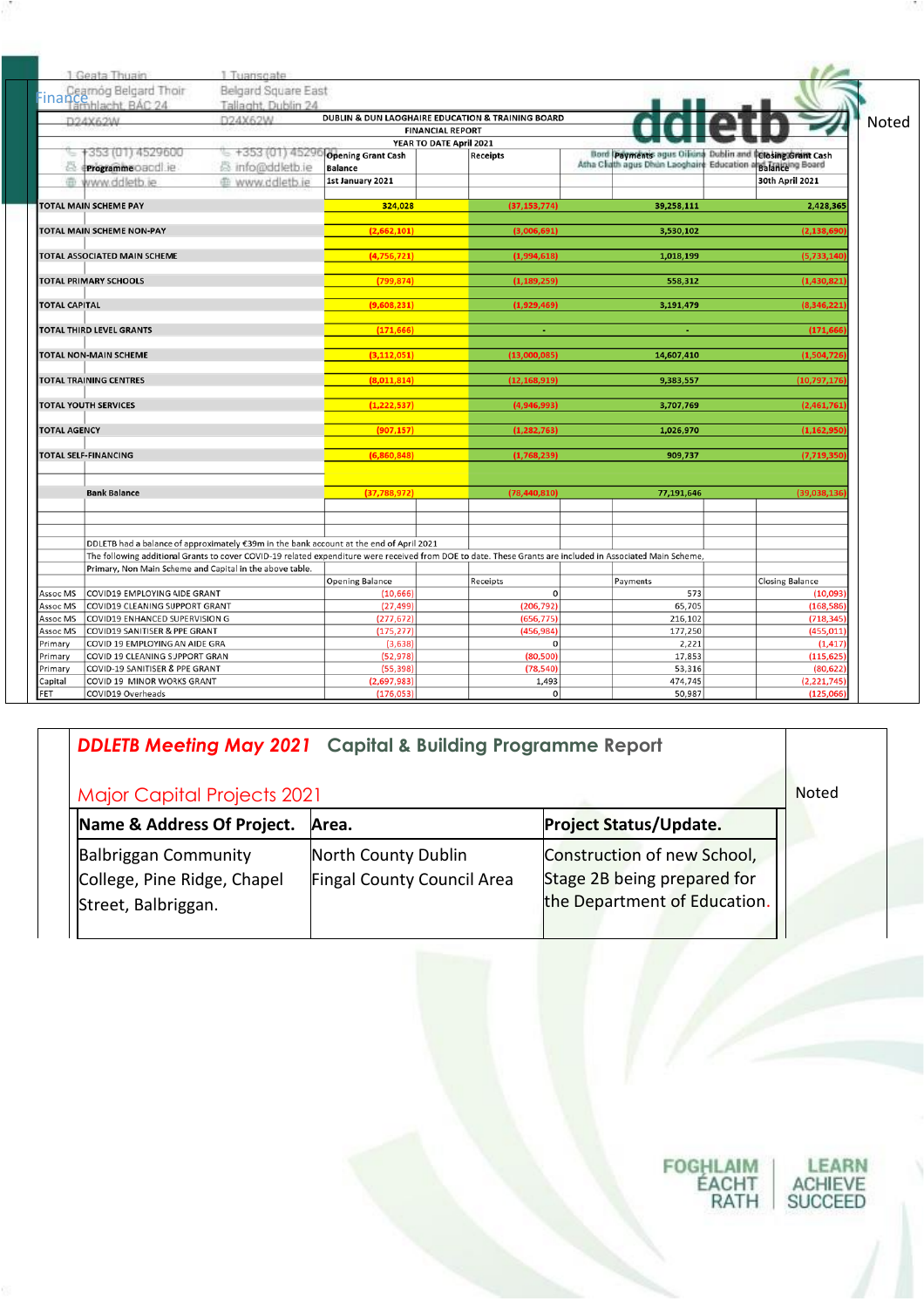| Gooto Thuget<br>l Issanc <i>h</i> at<br>St Finian's Community <sup>ard Square E</sup><br>College, Castle farm, Swords.<br>+353 (01) 4529600<br>$-1353(01)4529600$<br>eolas@booacdl.ie<br>员 info@ddletb.ie<br>www.ddletb.ie<br>www.ddletb.ie | North County Dublin<br>Fingal County Council Area              | Construction of Extension, 13<br>General Classroom's<br>Specialist Rooms<br>DDLTEB working with the DOE<br>on a revised Scope.                                                                                   |  |
|---------------------------------------------------------------------------------------------------------------------------------------------------------------------------------------------------------------------------------------------|----------------------------------------------------------------|------------------------------------------------------------------------------------------------------------------------------------------------------------------------------------------------------------------|--|
| Ardgillan Community College,<br>Castle land, Balbriggan, Co.<br>Dublin.                                                                                                                                                                     | North County Dublin<br>Fingal County Council Area              | Planning Permission is now<br>lodged for Remediation<br>works. Awaiting DoE decision<br><b>lo</b> n Tender                                                                                                       |  |
| Lucan Community College,<br>Esker Drive, Lucan.                                                                                                                                                                                             | South West Dublin<br>South Dublin County Council.              | Extension & Refurbishment.<br>Stage 2B report comments<br>received from DoE. Budget<br>approved. DT comments issue<br>to DOE. Awaiting approval<br>Pre-Qualification of<br>Contractors ongoing by Design<br>Team |  |
| Colaiste Chillian, 96-116 Old<br>Nangor road, Clondalkin,<br>Dublin 22.                                                                                                                                                                     | South West Dublin,<br>South Dublin County Council.             | Pre-Qualification of<br>Contractors complete.<br>Awaiting Stage 2b approved.<br>Awaiting programme from DT<br>with regards to tender                                                                             |  |
| Benicasa Special School.<br>1 Mount Merrion Avenue,<br>Blackrock, Co. Dublin                                                                                                                                                                | South East Dublin.<br>Dunlaoghaire/Rathdown<br>County Council. | Refurbishment of existing<br>Building.<br>Addressing Stage 2b<br>comments                                                                                                                                        |  |

|                                                                                          |       | of May     | from DoE.Comments due end                       |
|------------------------------------------------------------------------------------------|-------|------------|-------------------------------------------------|
| CAPITAL PROJECTS CONTINUED                                                               |       |            |                                                 |
| St Kevin's Community College, South Dublin County Council<br>Font Hill Road, Clondalkin. | Area. | <b>SEN</b> | Classrooms.<br><b>Awaiting Stage 1 approval</b> |
| Dublin 22.                                                                               |       | from DOE   |                                                 |

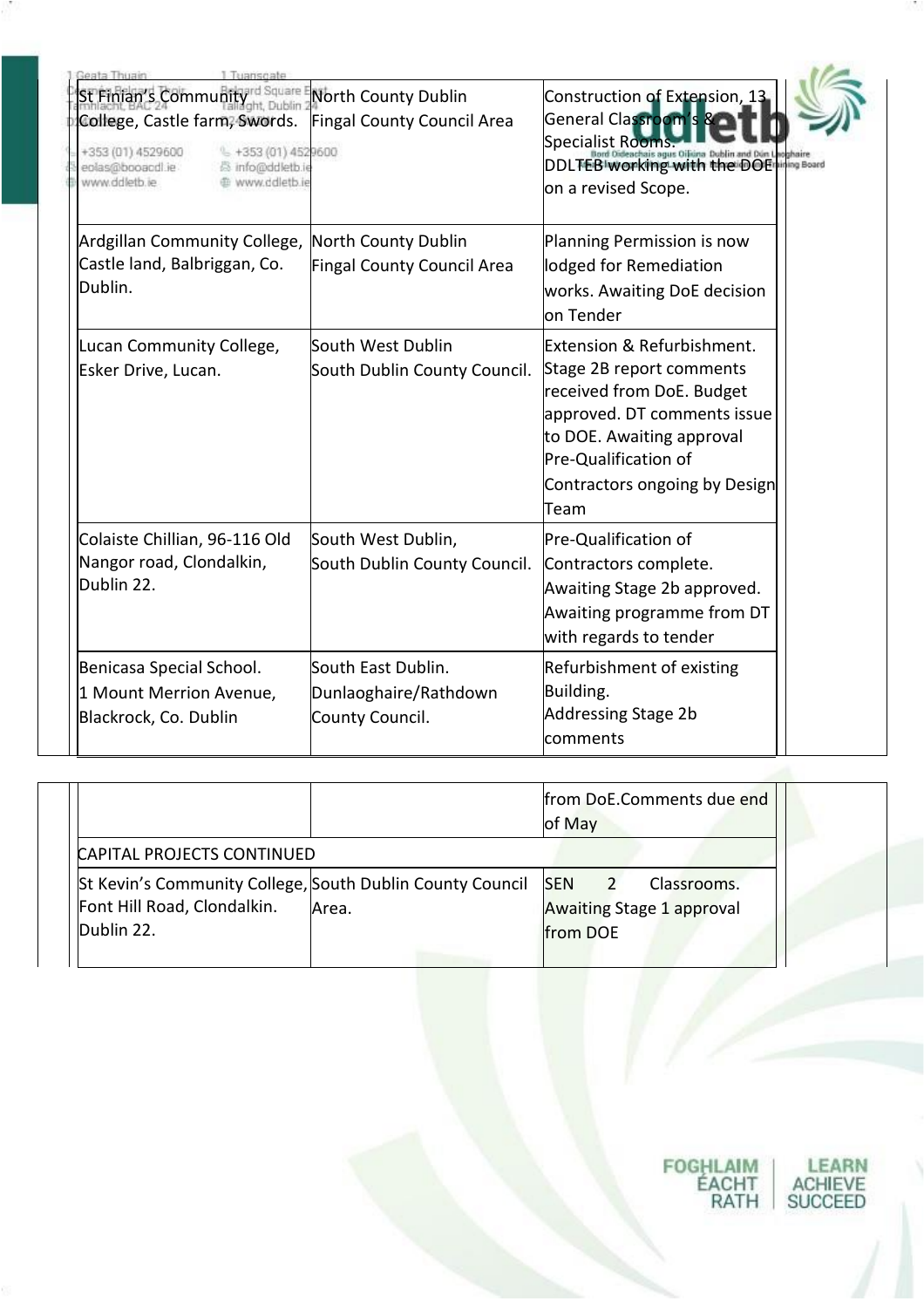| 1 Tuanscate<br>Jeata Thuain                                            |                              |                                     |
|------------------------------------------------------------------------|------------------------------|-------------------------------------|
| Danu Community Special                                                 | West County Dublin.          | Refurbishment of Classrooms         |
| School, Barnwell D24X62W                                               | Fingal County Council Area.  | Design Team Tenders                 |
| Road, Hansfield, Dublin <sub>3 (01)</sub> 4529600                      |                              | Cost Plan approved by D             |
| eolas@booacdl.ie<br>高 info@ddletb.ie<br>www.ddletb.ie<br>www.ddletb.ie |                              | Preparation of tender <sup>Et</sup> |
|                                                                        |                              | documents ongoing                   |
| GS Reachrann,                                                          | North Co. Dublin             | qualification<br>of<br>Pre-         |
| Grange Abbey Road, Dublin                                              |                              | contractors<br>ongoing.             |
| 13.                                                                    |                              | Awaiting DoE comments on            |
|                                                                        |                              | Stage 2b                            |
| Skerries Community College,                                            | North Co Dublin.             | Design Team procurement up          |
| Balbriggan St, Town parks,                                             | Fingal County Council Area.  | on ETenders                         |
| Skerries, Co. Dublin.                                                  |                              |                                     |
|                                                                        |                              |                                     |
| Mount Seskin Community                                                 | South Co Dublin              | <b>Budget Approved for new</b>      |
| College, Jobs town, Tallaght,                                          | South Dublin County Council  | SNU. Design team being              |
| Dublin 24.                                                             |                              | approved.                           |
| Collinstown Park                                                       | South Co Dublin              | Team                                |
|                                                                        |                              | Design<br>Appointed.                |
| SEN, Rowlagh, Clondakin,                                               | South Dublin County Council. | Stage 1 report approved by          |
| Dublin 22.                                                             |                              | DOE. Planning Lodged                |
| <b>Summer Work's Programme</b>                                         |                              | Appointment of contractors          |
| 2020.                                                                  |                              | being processed.                    |
|                                                                        |                              |                                     |
|                                                                        |                              |                                     |
|                                                                        |                              |                                     |
| TEMPORARY ACCOMMODATION PROJECTS 2021                                  |                              |                                     |

Name & Address of Project. Area. Project status/Update.

Fingal County Council Area

Fingal TA **North Co Dublin** Dongoing discussions between<br>Sea town Rd, Town parks, Fingal County Council Area the DOE, Fingal County Swords, Co. Dublin. The Council and the DDLETB.

**Property Update : Leases/Licences Leases**

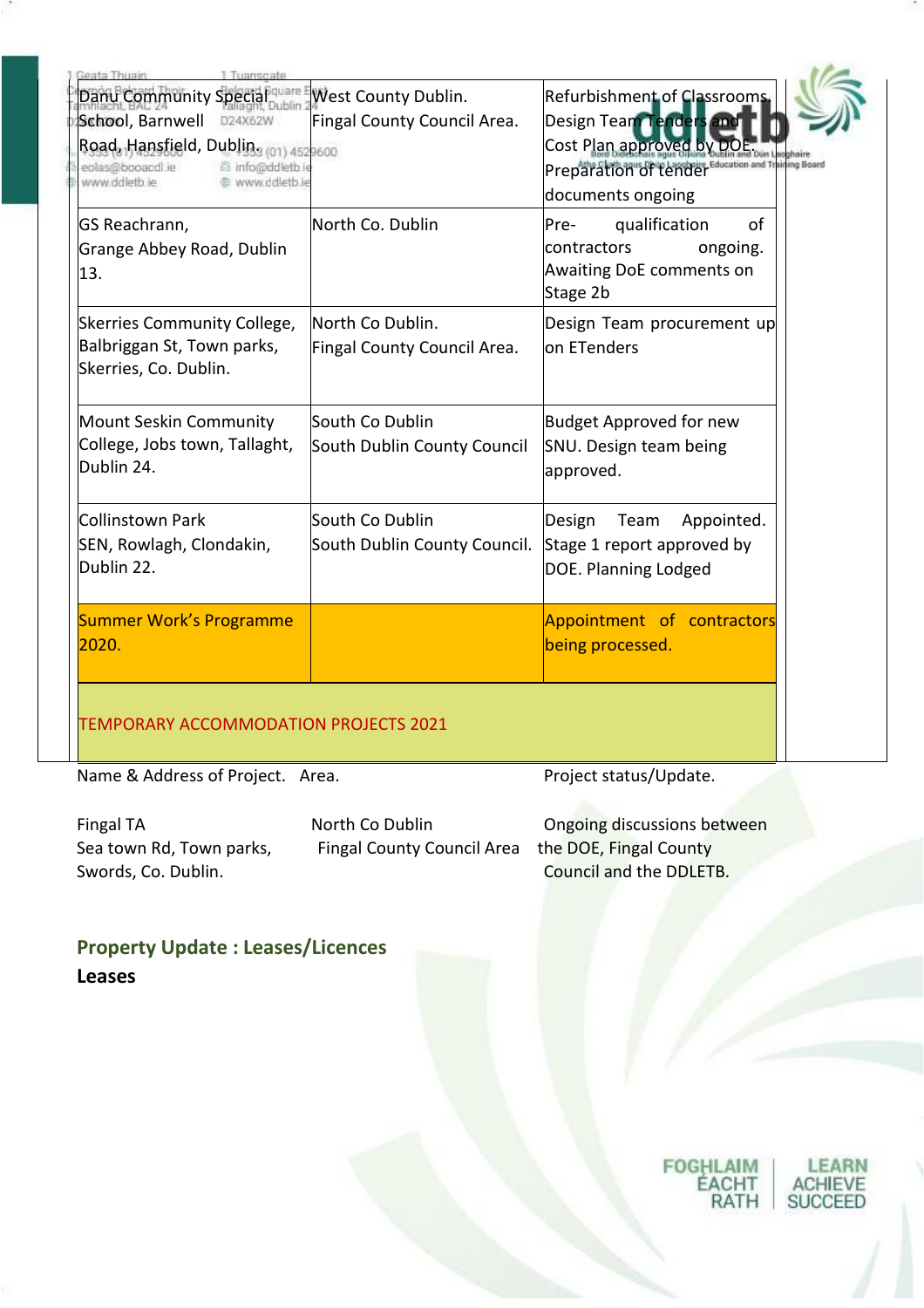| Seata: I huain<br>$\bullet$ | 1 Tuanscate<br>Baldoyle Training Centre Satellite Unit - Lease for this centre was out in April 2020.<br>BAC 24 enewal lease is with our solicitors for review at present. Final Comme<br>received from Solicitor.<br>Dundrum Town Centre: FET Training unit. Lease renewal is being. Worked on a Latin and Din Lag<br>ing Board<br>present with our solicitor. This will be ready for signing June 2021. Licences<br><b>Lucan Community College</b> $-$ A 2 year licence was issued in January 2020 for use of<br>the schools playing pitch by Arthur Griffith Park FC.<br>Holmpatrick National School - Licence Expired in October 2020. A new License is<br>now ready for signing.<br>Scoil Aoife Community National School - Licence being drafted to allow Care &<br>Cuddles Pre-school use an area in the school. With our solicitor at present. |
|-----------------------------|--------------------------------------------------------------------------------------------------------------------------------------------------------------------------------------------------------------------------------------------------------------------------------------------------------------------------------------------------------------------------------------------------------------------------------------------------------------------------------------------------------------------------------------------------------------------------------------------------------------------------------------------------------------------------------------------------------------------------------------------------------------------------------------------------------------------------------------------------------|
|                             | <b>City west Campus</b> – Temporally being used by the Department of Education & Skills<br>to house schools affected by remedial works - Licence drafted and going to DoES<br>for consideration.                                                                                                                                                                                                                                                                                                                                                                                                                                                                                                                                                                                                                                                       |
|                             | Service Level Agreements: We are currently working with Fingal County<br>Council/Major stakeholders and Tulsa, to set up Service Level Agreements with all<br>parties within shared buildings, this is to create more transparency on who is<br>responsible for different area's etc. The main building's we are working on now.<br>Ballydowd<br>Balbriggan sports hall.                                                                                                                                                                                                                                                                                                                                                                                                                                                                               |

| Castle land's Community Centre.<br>Phibblestown Community Centre.                                                                                                                                                                                                                                             |                     |
|---------------------------------------------------------------------------------------------------------------------------------------------------------------------------------------------------------------------------------------------------------------------------------------------------------------|---------------------|
| <b>Staff Profile</b>                                                                                                                                                                                                                                                                                          |                     |
| Retirements                                                                                                                                                                                                                                                                                                   | Noted               |
| Resignations                                                                                                                                                                                                                                                                                                  | <b>Noted</b>        |
| Career breaks & Job Shares                                                                                                                                                                                                                                                                                    | <b>Noted</b>        |
| (Note on Clarity for Career Break: A Career Break is a period of unpaid special leave for no<br>less than 1 school year. It may be extended on an annual basis if the total period of the<br>Career Break is not longer than 5 years at any time, and is a maximum of 10 years during a<br>teacher's career.) |                     |
|                                                                                                                                                                                                                                                                                                               | Proposed:           |
| Extension of the secondment arrangement in place for Paddy Lavelle for another year.                                                                                                                                                                                                                          | Gerry               |
|                                                                                                                                                                                                                                                                                                               | <b>McGuire</b>      |
|                                                                                                                                                                                                                                                                                                               | Seconded:           |
|                                                                                                                                                                                                                                                                                                               | <b>Cllr Michael</b> |

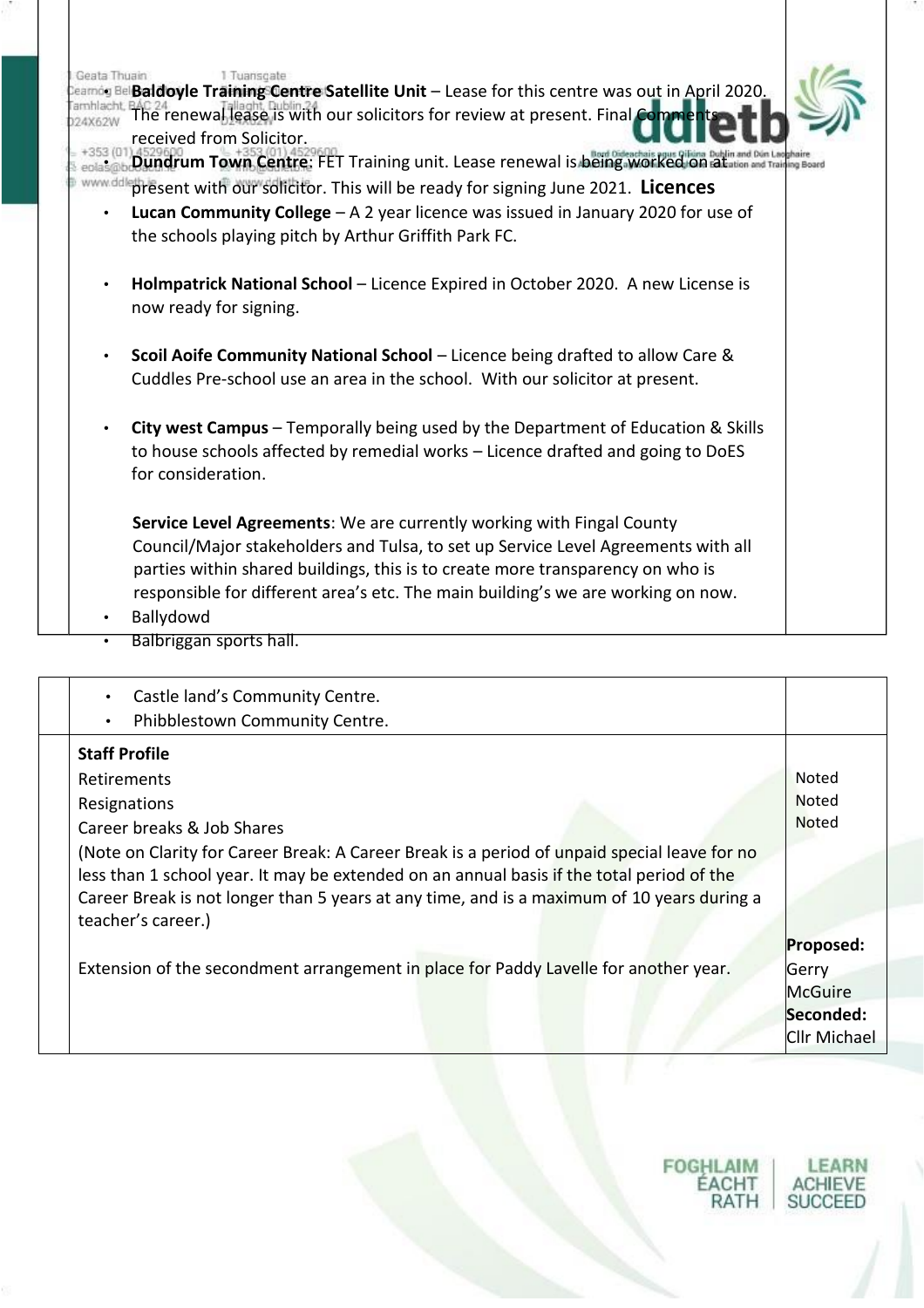|    | 1 Geata Thuain                                                | 1 Tuanscate                                                                                                                                                                                                                  |                                                                          |
|----|---------------------------------------------------------------|------------------------------------------------------------------------------------------------------------------------------------------------------------------------------------------------------------------------------|--------------------------------------------------------------------------|
|    | Cearnóg Belgard Thoir<br>Tamhlacht, BÁC 24<br>024X62W         | Belgard Square East<br>Tallaght, Dublin 24<br>D24X62W                                                                                                                                                                        | Clar                                                                     |
|    | $+353(01)$ 4529600<br>eolas@booacdl.ie<br>www.ddletb.ie       | $\frac{1}{2}$ +353 (01) 4529600<br>Bord Oideachais agus Oiliúna Dublin and Dún Lao<br>Atha Cliath agus Dhún Laoghaire Education and Training Board<br>高 info@ddletb.ie<br>@ www.ddletb.ie                                    |                                                                          |
|    |                                                               |                                                                                                                                                                                                                              |                                                                          |
|    | <b>Risk Management Register</b>                               | Risk register is available on SharePoint                                                                                                                                                                                     | For<br>Information                                                       |
| 6. | <b>Risk</b>                                                   |                                                                                                                                                                                                                              |                                                                          |
|    | <b>Risk Register</b><br>1.<br>2.                              | Report from Audit & Risk Committee                                                                                                                                                                                           | <b>Noted None</b>                                                        |
| 7. |                                                               | <b>Matters Submitted by the Members</b>                                                                                                                                                                                      |                                                                          |
|    | Items submitted by the board.<br>In line with Standing Orders | Motion 1. Danu CSS/Riversdale CC; -<br>Request made that a letter on behalf of the board is sent to the Department to reconsider<br>the decision on the Danu CSS and Riversdale CC. site. Motion 2. Posts of Responsibility; | Proposed:<br>Claire<br>Markey<br>Seconded:<br>John<br>Walsh<br>Proposed: |
|    |                                                               |                                                                                                                                                                                                                              | Claire<br><b>Markey</b>                                                  |
|    |                                                               |                                                                                                                                                                                                                              | Seconded:<br>Gerry                                                       |
|    |                                                               |                                                                                                                                                                                                                              | Maguire                                                                  |
|    |                                                               |                                                                                                                                                                                                                              |                                                                          |

FOGHLAIM<br>ÉACHT<br>RATH LEARN<br>ACHIEVE<br>SUCCEED

w